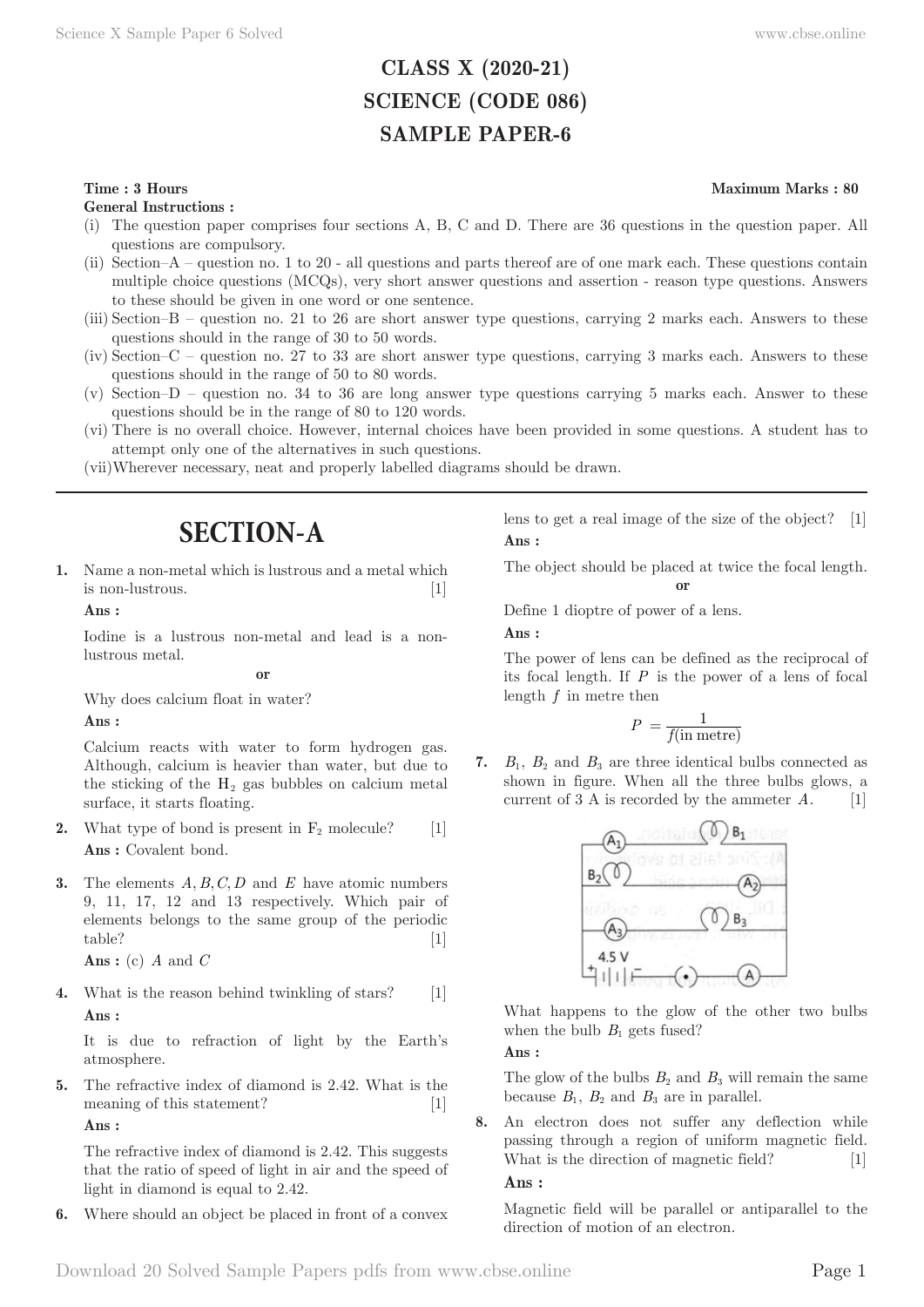**9.** What is meant by saying that the potential difference between the two points is  $1 \text{ V}$ ? [1]

### **Ans :**

It means, when 1 joule of work is done to move a charge of 1 coulomb from one point to other, the potential difference between those two points is 1 V.

Therefore,  $1 \text{ volt} = \frac{1 \text{ joule}}{1 \text{ coulomb}}$  $=\frac{1}{1 \text{ c}}$ i.e.,  $1 \text{ V} = 1 \text{ JC}^{-1}$ 

**or**

Write SI unit of resistivity.

#### **Ans :**

SI unit of resistivity is ohm-metre.

**10.** What is the role of the acid in our stomach? [1]

#### **Ans :**

#### **Role of the Acid (HCI) :**

- (i) Kills maximum germs present in the food.
- (ii) Makes the food acidic, so that pepsin can digest protein molecules.
- **11.** Why do the walls of trachea not collapse when there is less air in it?  $[1]$

#### **Ans :**

The walls of trachea do not collapse when there is less air in it because of the presence of rings of cartilage.

**or**

What is the range of normal blood pressure (systolic/ diastolic)?

**Ans :** 120/80 mm of Hg.

**12.** Name any two man-made ecosystems. [1] **Ans :** 

Garden and crop fields are two man-made ecosystems. **or**

Select two non-biodegradable substances from the following wastes generated in a kitchen:

Spoiled food, paper bags, milk bags, vegetable peels, tin cans, used tea leaves.

**Ans :** Milk bags and tin cans.

**13.** Name the part of Bryophyllum where the buds are produced for vegetative propagation. [1]

#### **Ans :**

Leaf is the vegetative part which is used for the vegetative propagation of Bryophyllum.

**For question numbers 14, 15 and 16, two statements are given-one labelled Assertion (A) and the other labelled Reason (R). Select the correct answer to these questions from the codes (a), (b), (c) and (d) as given below :**

- (a) Both A and R are true and R is correct explanation of the assertion.
- (b) Both A and R are true but R is not the correct explanation of the assertion.
- (c) A is true but R is false.
- (d) A is false but R is true.

**14. Assertion :** It is necessary to separate oxygenated and deoxygenated blood in mammals and birds. **Reason :** Mammals and birds are warm blooded animals and they depend on environment for their

body temperature regulation. [1]

Ans : (c) A is true but R is false.

**15. Assertion :** Zinc fails to evolve hydrogen gas on reacting with dil. nitric acid. **Reason :** Dil. HNO<sub>3</sub> is an oxidising agent and zinc

gives NO when reacts with it. [1]

Ans : (c) A is true but R is false.

#### **or**

**Assertion :** Sodium and potassium are stored in kerosene oil.

**Reason :** Sodium and potassium belongs to group IA, so they are alkali metals.

- Ans : (b) Both A and R are true but R is not the correct explanation of A.
- **16. Assertion :** Biological magnification is the process in which harmful chemicals enter a food chain and get accumulated progressively at each trophic level.

**Reason :** Biological magnification affect organisms belonging to different trophic levels particularly the tertiary consumers. [1]

**Ans :** (b) Both A and R are true but R is not the correct explanation of A.

#### **17. Read the following and answer any four question 17.1**   $1 \times 4$

Naren was participating in a marathon. He was running at position two, right from the beginning. Just when he was nearing the finishing line, he started running even faster so as to stand first. And when he was about to win the marathon, he got a severe muscle cramp in his leg. This cramp prevented Naren from running any further and shattered his dream of winning the marathon.

- **17.1** The process which provides most of the energy to Naren for running the marathon is:
- (a) anaerobic Respiration (b) aerobic Respiration
- (c) breathing (d) fermentation

**Ans :** (b) aerobic respiration

- **17.2** The process which provides a little extra energy to Naren for running very fast towards the end of race is:
- (a) anaerobic respiration (b) aerobic respiration
- (c) breathing (d) fermentation

**Ans :** (a) anaerobic respiration

**17.3** The substance which gets accumulated in the leg muscles of Naren that causes muscle cramp is:

- (a) pyruvate (b) ethanol
- (c) carbon dioxide (d) lactic acid

**Ans :** (d) lactic acid

**17.4** Which of the following is correct for the process of anaerobic respiration?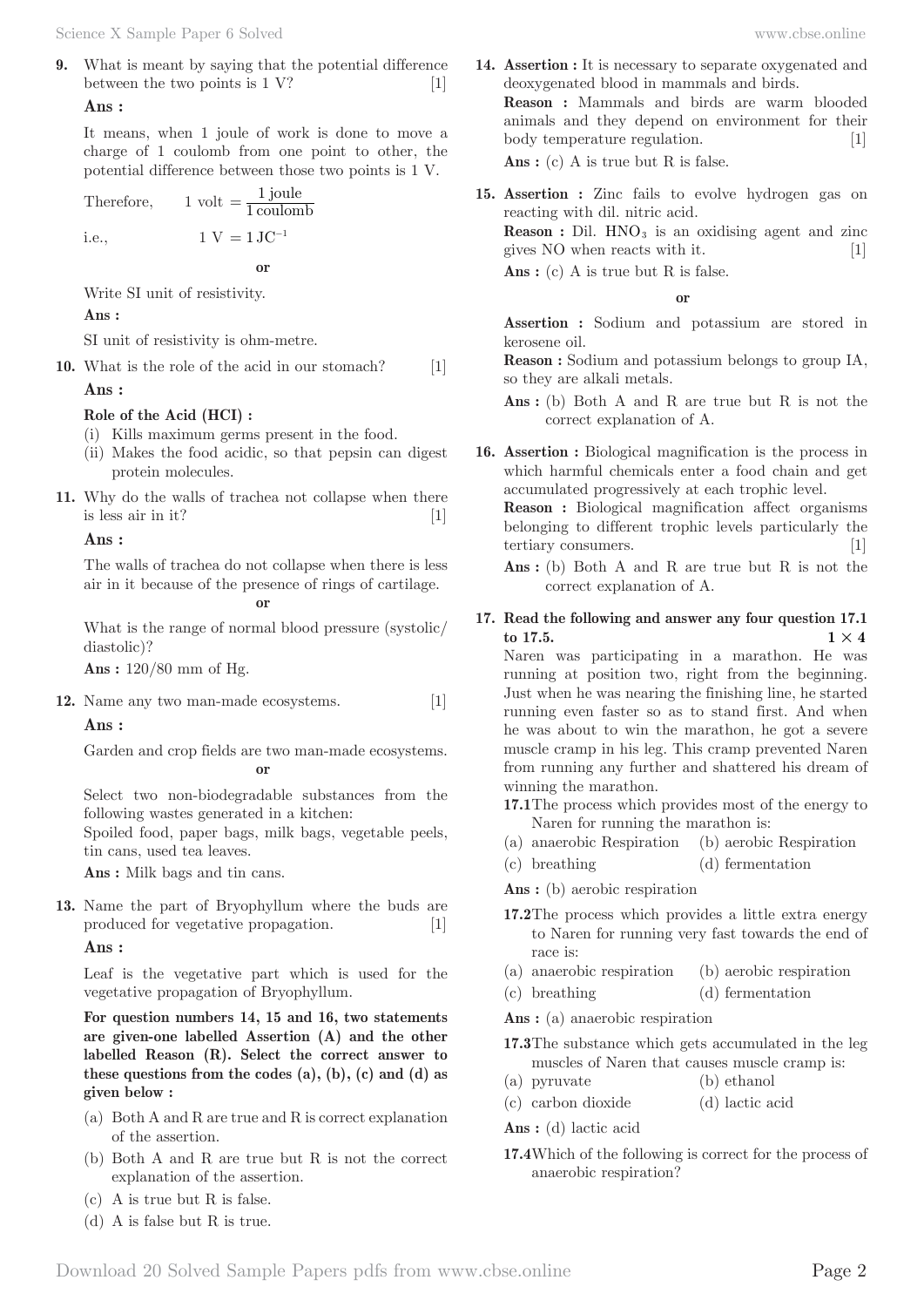|              | Carbon dioxide<br>always produced | A lot of energy is<br>released |
|--------------|-----------------------------------|--------------------------------|
| $\mathbf{a}$ | Yes                               | No                             |
|              | No                                | Yes                            |
| $\mathbf{c}$ | No                                | No                             |
|              | Yes                               | Yes                            |

#### **Ans :** (c) No, No

**17.5** Based on the data represented in the graph below, among *A B*, and *C* the products of respiration in *C* is likely to be:



- (a) Alcohol  $+CO<sub>2</sub>+38$  ATP
- (b) Lactic Acid  $+CO<sub>2</sub>+2$  ATP
- (c) Alcohol  $+CO<sub>2</sub> + 2 ATP$
- (d)  $CO_2 + H_2O + 38$  ATP

**Ans** : (d)  $CO_2 + H_2O + 38$  ATP

**18. Read the following and answer any four question 18.1 to 18.5. 1**  $\times$  **4** 

Chemistry is one of the most sophisticated branches of science, would not have been the same if Russian scientist Dmitri Ivanovich Mendeleev had not come up with the periodic table on March 6, 1869. Untill 1863, the world was aware of only 56 known elements. The rate of scientific progress was such that every year, a new element was being discovered. It was during this time that Mendeleev came up with the idea of the periodic table. He published the periodic table in his book- "The Relation between the Properties and Atomic Weights of the Elements". He had found a definitive pattern following which each element could be placed according to their atomic weight. He noticed that elements that are similar in their similar chemical properties either had the atomic weight or had a regular increase. He also predicted the properties of the missing (yet to be discovered) elements and gave them Sanskrit names.

- **18.1** Which of the following statement about the Mendeleev's periodic table is correct?
- (a) It has 8 vertical columns known as groups.
- (b) It has 18 horizontal rows known as periods.
- (c) It has 7 horizontal rows known as groups.
- (d) It has 18 vertical columns known as periods.

Ans : (a) It has 8 vertical columns known as groups.

- **18.2** According to Mendeleev's periodic law, the elements were arranged in the periodic table in the order of:
- (a) decreasing atomic numbers
- (b) increasing atomic numbers (c) decreasing atomic masses
- (d) increasing atomic masses
- Ans : (d) increasing atomic masses
- **18.3** In Mendeleev's periodic table, gaps were left for the elements to be discovered later on. An element which found a vacant place in the periodic table later on is:
- $(a)$  Se  $(b)$  Ge
- (c) Si (d) Be
- **Ans :** (b) Ge

**18.4** Gallium was named by Mendeleev as:

- (a) Eka-aluminium (b) Eka-silicon
- (c) Eka-germanium (d) Eka-zinc

**Ans :** (a) Eka-aluminium

- **18.5** Which of the following statement is correct in regard to Mendeleev's periodic table?
- I. Position of isotopes could not be explained.
- II. It is true for elements upto calcium only.
- III. It could accommodate noble gases when they were disovered.
- IV. It assigned correct position to hydrogen.
- (a) I and II only (b) I and III only
- (c) I, II and III (d) IV only

**Ans :** (b) I and III only

**19. Read the following and answer any four question 19.1**   $1 \times 4$ 

The triangular glass prism is a transparent object made of glass having two triangular ends and three rectangular sides. The opposite faces of a triangular glass prism are not parallel to one another.

When a ray of light passes through a prism, it bends towards the base of prism as shown in figure below. But when white light consisting of seven colours falls on a glass prism, each colour in it is refracted by a different angle, with the result that seven colours are spread out to form a spectrum. The red colour is deviated the least and the violet colour is deviated the maximum.

**19.1** Angle of deviation in a prism is the angle between:

- (a) incident and reflected ray
- (b) reflected and emergent ray
- (c) incident and emergent ray
- (d) incident and refracted ray

Ans : (c) incident and emergent ray

- **19.2** Which of the following phenomena of light are involved in the formation of a rainbow?
- (a) Reflection, refraction and dispersion
- (b) Refraction, dispersion and total internal reflection
- (c) Refraction, dispersion and internal reflection
- (d) Dispersion, scattering and total internal reflection

Ans : (c) Refraction, dispersion and internal reflection

- **19.3** Which of the following coloured light has the least speed in glass prism?
- (a) violet (b) yellow
- (c) red (d) green
- **Ans :** (a) violet
- **19.4** The colour of light which undergoes least bending on passing through the glass prism is: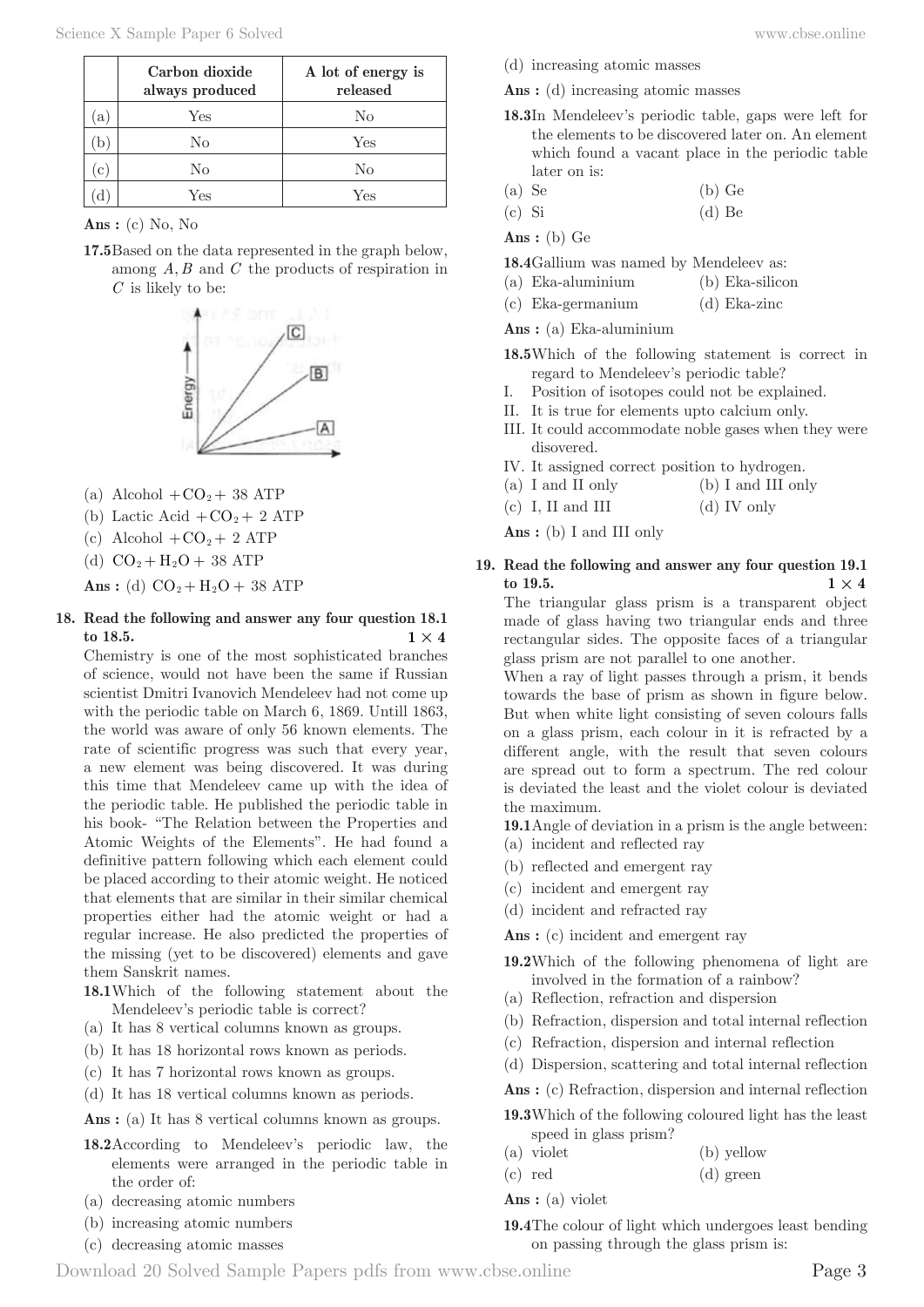- (a) green (b) violet
- (c) red (d) blue
- **Ans :** (c) red
- **19.5** Based on the different orientations of a prism *ABC* given below, in which of the following cases, after dispersion, the third colour from the top corresponds to the colour of the sky?



- **20. Read the following and answer any four question 20.1**   $\times$  **1**  $\times$  **4**  $\times$  **<b>1**  $\times$  **4** 
	- The solenoid is a long coil containing a large number of dose turns of insulated copper wire. When an electric current is passed through the solenoid, it produces a magnetic field around it. The magnetic field produced by a current-carrying solenoid is similar to the magnetic field produced by a bar magnet. The magnetic field lines inside the solenoid are in the form a parallel straight lines. This indicates that the strength of magnetic field is the same at all the points inside the solenoid. One end of the current-carrying solenoid acts like a north-pole (N-pole) and the other end as a south pole (S-pole). So, if a current-carrying solenoid is suspended freely, it will come to rest pointing in the north and south directions (just like a freely suspended bar magnet).

The strength of magnetic field produced by a current carrying solenoid depends on:

 The number of turns in the solenoid. Larger the number of turns in the solenoid, greater will be the magnetism produced.

 The strength of current in the solenoid. Larger the current passed through solenoid, stronger will be the magnetic field produced.

 The nature of "core material" used in making solenoid. The use of soft iron rod as core in a solenoid produces the strongest magnetism.

- **20.1** The strength of magnetic field due to a solenoid depends on the:
- (a) number of turns in the solenoid
- (b) strength of current in the solenoid
- (c) nature of core material
- (d) all of the above

**Ans :** (d) all of the above

- **20.2** For a current in a long straight solenoid N and S-poles are created at the two ends. Among the following statements, the incorrect statements is:
- (a) The field lines inside the solenoid are in the form of straight lines which indicates that the magnetic field is the same at all points inside the solenoid
- (b) The strong magnetic field produced inside the solenoid can be used to magnetise a piece of magnetic material like soft iron, when placed inside the coil
- (c) The pattern of the magnetic field associated with the solenoid is different from the pattern of the magnetic field around a bar magnet
- (d) The N-and S-poles exchange position when the direction of current through the solenoid is reversed
- Ans : (c) The pattern of the magnetic field associated with the solenoid is different from the pattern of the magnetic field around a bar magnet
- **20.3** If the direction of current in the coil at one end of an electromagnet is clockwise. This end of the electromagnet will be:
- (a) west pole (b) north pole
- (c) south pole (d) east pole

**Ans :** (b) north pole

- **20.4** A soft iron bar is inserted inside a current-carrying solenod. The magnetic field inside the solenoid:
- (a) will decrease (b) will become zero
- (c) will remain the same (d) will increase

**Ans :** (d) will increase

- **20.5** The magnetic field lines in the middle of the current-carrying solenoid are:
- (a) parallel to the axis of the tube
- (b) perpendicular to the axis of the tube
- (c) spirals
- (d) circles

**Ans :** (a) parallel to the axis of the tube

# **SECTION-B**

**21.** How is the small intestine designed to absorb digested food? [2]

#### **Ans :**

The small intestine has millions of tiny finger-like projections called villi. The main function of villi is the absorption of food. The villi increase the surface area for food absorption. Within these villi, many blood vessels are also present that absorb the digested food and carry it to the blood stream. From the blood stream, the absorbed food is transported to each and every cell of the body.

**or**

Explain in brief the different modes of nutrition. **Ans :** 

Nutrition is of two types:

(i) **Autotrophic Nutrition :** Mostly green plants have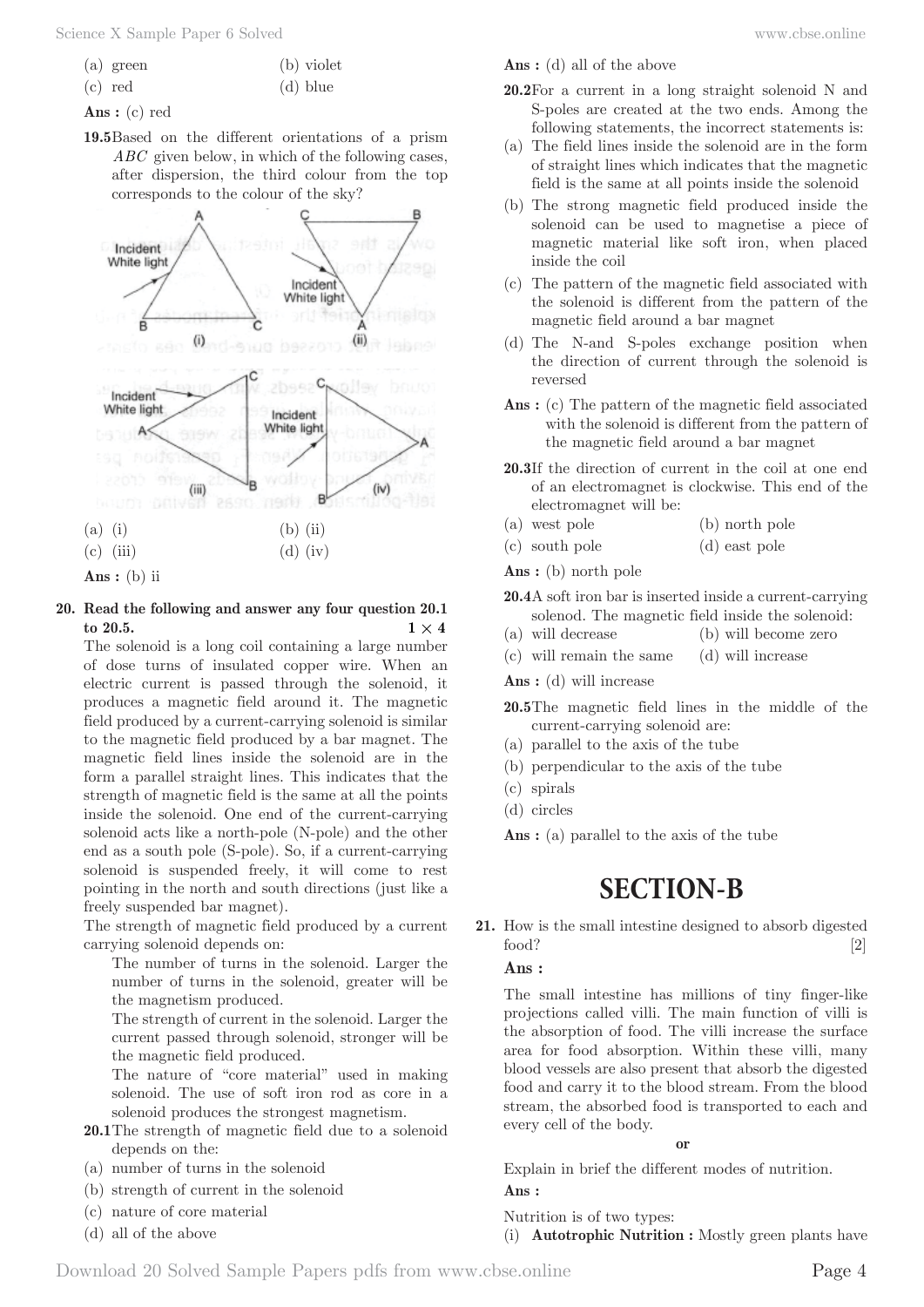the ability to manufacture their own organic food due to the presence of chlorophyll. They take up  $CO<sub>2</sub>$  and  $H<sub>2</sub>O$  and manufacture carbohydrates in the presence of sunlight process, called as photosynthesis. Such organisms are called autotrophs and their mode of nutrition is called autotrophic.

- (ii) **Heterotrophic Nutrition :** In this type of nutrition, the animals derive organic food material by consuming bodies or products of other living or dead plants or animals.
- **22.** Mendel first crossed pure-bred pea plants having round yellow seeds with pure-bred pea plants having wrinkled green seeds and found that only round-yellow seeds were produced in the  $F_1$  generation. When  $F_1$ generation pea plants having round-yellow seeds were cross-bred by self-pollination, then peas having round yellow seeds, round green seeds, wrinkled-yellow seeds and wrinkled-green seeds were produced. Mendel collected a total of 2224 seeds.

What will be the number of (i) round yellow seeds and (ii) wrinkled-green seeds? [2]

#### **Ans :**

(i) Number of round yellow seeds  $=$   $\frac{2224}{16} \times 9 = 1251$ 

(ii) Number of wrinkled-green seeds = 
$$
\frac{2224}{16} \times 1 = 139
$$

**23.** Complete the following table : [2]

|                      | <b>Plaster of Paris</b> | <b>Bleaching Powder</b> |
|----------------------|-------------------------|-------------------------|
| $ $ Chemical $ $ (i) |                         | (iii)                   |
| equation             |                         |                         |
| for its              |                         |                         |
| formation            |                         |                         |
| l Use                | $\frac{1}{111}$         |                         |

**Ans :** 

(i) 
$$
CaSO_4 \cdot 2H_2O \longrightarrow CaSO_4 \cdot \frac{1}{2}H_2O + 1\frac{1}{2}H_2O.
$$

(ii)  $Ca(OH)_2 + Cl_2 \longrightarrow CaOCl_2 + H_2O$ .

- (iii) It is used for making toys.
- (iv) It is used as disinfectant.

$$
\quad \text{or} \quad
$$

Which among the following changes are exothermic or endothermic in nature?

- (i) Decomposition of ferrous sulphate.
- (ii) Dilution of sulphuric acid.
- (iii) Dissolution of sodium hydroxide in water.
- (iv) Dissolution of ammonium chloride in water.

### **Ans :**

(ii) and (iii) are exothermic as heat is released in these reactions.

(i) and (iv) are endothermic as heat is absorbed in these reactions.

**24.** What happens when nitric acid is added to egg shell? [2]

**Ans :** 

Egg shell contains calcium carbonate. When nitric acid is added to it, carbon dioxide gas is evolved. The reaction can be given as:

$$
\mathrm{CaCO_3} + 2\mathrm{HNO_3} \longrightarrow \mathrm{Ca}(\mathrm{NO_3})_2 + \mathrm{H_2O} + \mathrm{CO_2}
$$

**25.** A narrow beam *PQ* of white light is passing through a glass prism *ABC* as shown in the diagram. Trace it on your answer sheet and show the path of the emergent beam as observed on the screen *DE* . Write the name and cause of the phenomenon observed. [2]



#### **Ans :**

The phenomenon of splitting of white light into its constituent colours is called dispersion of light. The cause behind this phenomenon is that different constituent colours of light travel with different speeds in the medium other than air/vacuum and bend through different angles.



**26.** Consider the circuit shown in the diagram. Find the current in  $3\Omega$  resistor. [2]



**Ans :** 

 $3 \Omega$  and  $6 \Omega$  are connected in parallel.

$$
\frac{1}{R_p} = \frac{1}{R_1} + \frac{1}{R_2} = \frac{1}{3} + \frac{1}{6} = \frac{1}{2}
$$

$$
R_p\,=2\,\Omega
$$

 $R_p$  and 10  $\Omega$  are connected in series. Hence, total amount of resistance,

$$
R_s = R_p + R_3 = 2 + 10 = 12 \,\Omega
$$

Total current in the circuit,

$$
I = \frac{V}{R_s} = \frac{12}{12} = 1 \text{ A}
$$

# **SECTION-C**

**27.** Explain the following methods of contraception giving one example of each:

(i) Barrier method.

(ii) Hormonal imbalance method.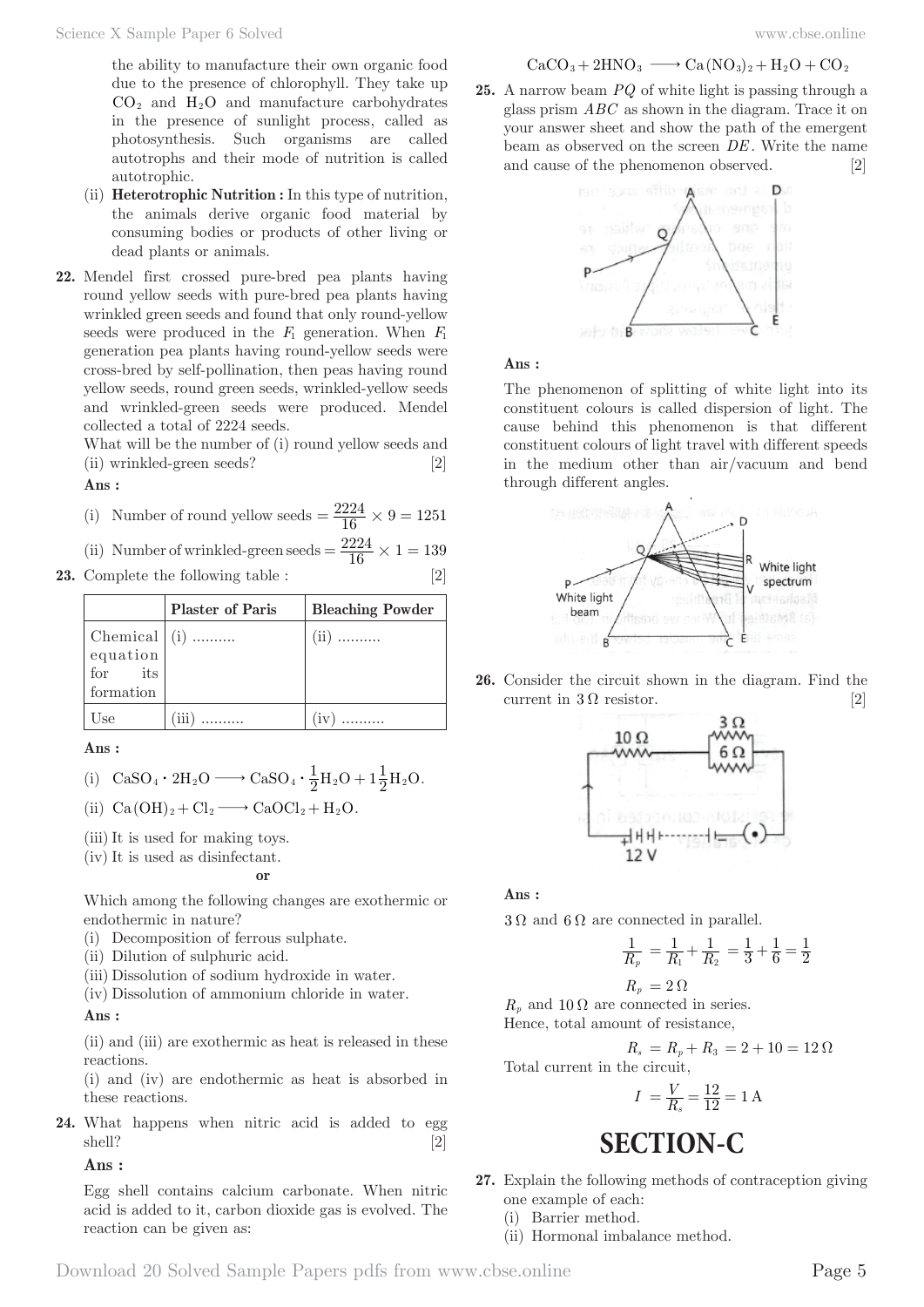(iii) Surgical method. [3]

### **Ans :**

- (i) **Barrier Method :** In this method, physical devices such as condoms, diaphragm and cervical caps are used. These devices prevent the entry of sperm in the female genital tract during copulation and thus act as a barrier between them.
- (ii) **Hormonal Imbalance Method :** In this method, specific drugs are used by females. which are of two types: oral pills and vaginal pills. Oral pills contain hormones which stop the ovaries from releasing ovum into the fallopian tube. These pills are also called Oral Contraceptives (OCs) which act by changing the hormonal balance of the body, so that eggs are not released and fertilisation does not occur.
- (iii) **Surgical Method :** In this method, a small portion of vas deferens in male and the fallopian tube in females is surgically removed or tied. It is called vasectomy in males and tubectomy in females. In this case, if the vas deferens in the males is blocked, the sperm transfer will be prevented and if the fallopian tube in the females is blocked, the egg will not be able to reach the uterus, thus fertilisation will not take place.

**or**

What is placenta? Describe its structure. State its functions in case of pregnant human female.

**Ans :** 

Placenta is a special tissue that helps the human embryo in obtaining nutrition from mother's blood. **Structure :**

Placenta is a disc-like structure embedded in the uterine wall.

- (i) It contains villi on the side of the embryo.
- (ii) It contains blood spaces on mother's side, which surround the villi.

### **Functions :**

- (i) It provides a large surface area for glucose and  $O_2$ to pass from mother's blood to the embryo.
- (ii) It also removes metabolic wastes from the embryo to mother's blood.
- **28.** Calculate the amount of energy available to lion in the following food chain if plants have 20,000 J of energy available from the sun. [3] Plants  $\rightarrow$  Deer  $\rightarrow$  Lion

**Ans :** 

 $Sun \rightarrow$  Plants  $\rightarrow$  Deer  $\rightarrow$  Lion. 20,000 J

1% absorbed

Plants can trap only 1% of the sun's energy. So, energy available to plants  $= 1\%$  of 20,000 J

$$
= \frac{1}{100} \times 20000 = 200 \text{ J}
$$

According to 10% law, Energy available to dear  $= 10\%$  of 200 J

$$
= \frac{10}{100} \times 200 = 20 \text{ J}
$$

According to 10% law, Energy available to lion  $= 10\%$ of 20 J

$$
= \frac{10}{100} \times 20 = 2 \text{ J}
$$

Hence, lion will get 2 J energy from deer.

**29.** Explain the mechanism of breathing in humans. [3] **Ans :** 

### **Mechanism of Breathing :**

- (i) **Breathing In :** When we breathe in, two things happen at the same time: the muscles between the ribs contract causing the ribcage to move upward and outward and the diaphragm contracts and moves downward. Due to this, the chest cavity becomes larger and air is sucked in from outside the lungs.
- (ii) **Breathing Out :** When we breathe out. even then two things happen at the same time: the muscles between the ribs relax causing the ribcage to move downward and inward and the diaphragm relaxes and moves upward. Due to this, chest cavity becomes smaller and air is pushed out from the lungs.
- **30.** Write one equation each for decomposition reactions where energy is supplied in the form of heat, light or electricity. [3]

**Ans :** 

Equation for decomposition reactions carried out (i) **By Heat :**

2FeSO s Fe O s SO g SO g () () ( ) ( ) Ferrous sulphate Green Heat Ferric Oxide Brown Sulphur dioxide Sulphur trioxide 4 23 2 3 + +

(ii) **By Light :**

$$
\begin{array}{l} 2AgBr\left(s\right)\xrightarrow{\quad\quad\text{Light}\quad\quad} 2Ag\left(s\right)+\quadBr_{2}\left(g\right) \\ \text{Silver bromide} \\ \text{Pale yellow} \\ \text{Greyish white} \\ \text{Red-brown} \end{array}
$$

(iii) **By Electricity :**

$$
2H_2O\left(I\right)\xrightarrow{\text{Electricity}} 2H_2(g)+O_2(g) \atop \text{Hydrogen}}
$$

- **31.** For making cake, baking powder is taken. If at home your mother uses baking soda instead of baking powder in cake:
	- (i) How will it affect the taste of the cake and why?
	- (ii) How can baking soda be converted into baking powder?
	- (iii) What is the role of tartaric acid added to baking soda? [3]

**Ans :** 

(i) Baking soda is sodium hydrogen carbonate. On heating, it is converted into sodium carbonate which is bitter in taste.

 $2\text{NaHCO}_3 \longrightarrow \text{Na}_2\text{CO}_3 + \text{H}_2\text{O} + \text{CO}_2$ 

Thus, baking soda will give a bitter taste to cake.

- (ii) Baking soda can be converted into baking powder by the addition of appropriate amount of tartaric acid to it.
- (iii) The role of tartaric acid is to neutralise sodium carbonate so that the cake will not taste bitter.
- **32.** Give reason for the following: [3]
	- (i) Element carbon forms compounds mainly by covalent bonding.
	- (ii) Diamond has a high melting point.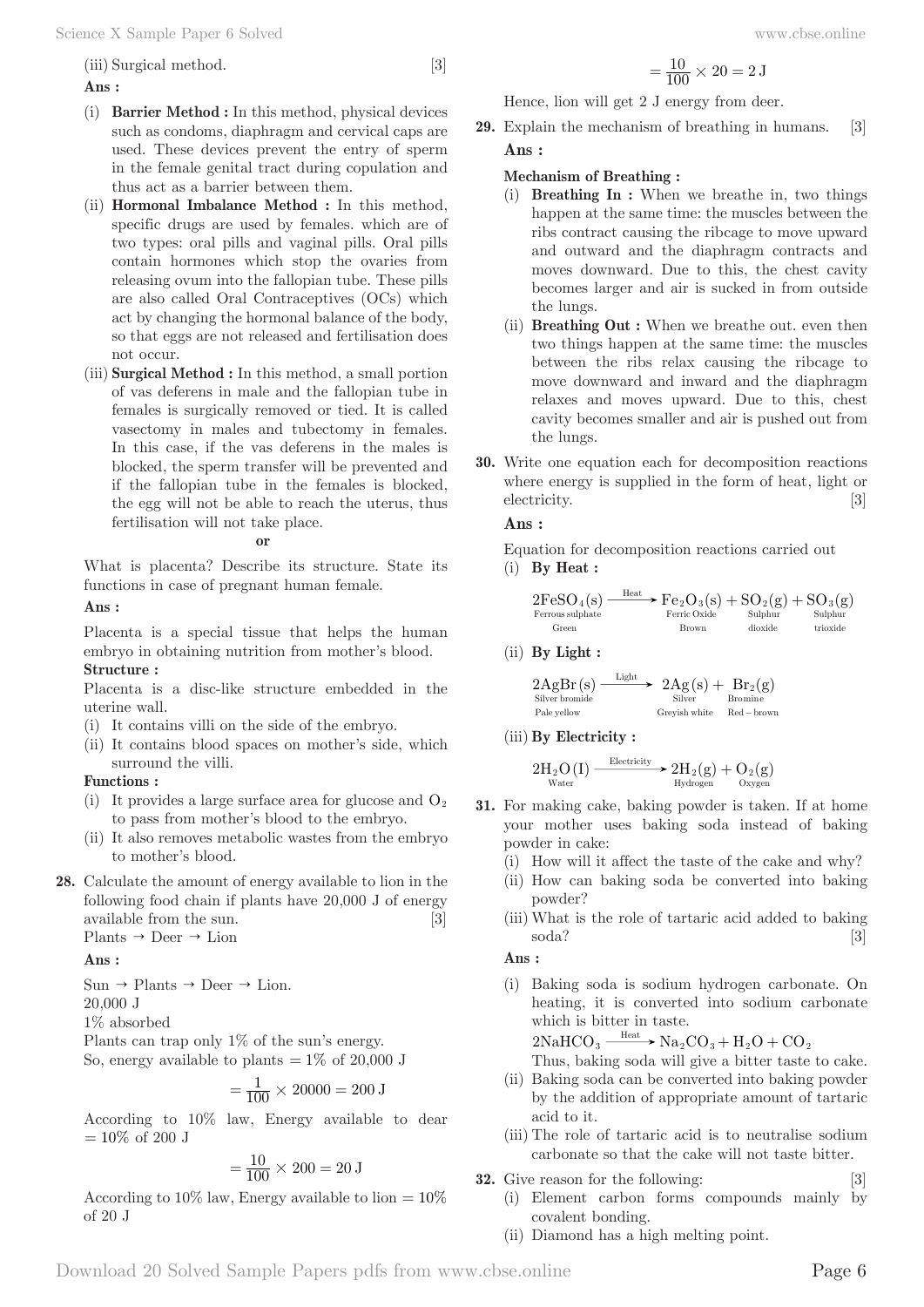(iii) Graphite is a good conductor of electricity.

# **Ans :**

- (i) 'C' cannot lose four electrons as very high energy is needed. It cannot gain 4 electrons because 6 protons cannot hold 10 electrons but it can share four electrons easily. Therefore, it forms covalent bond.
- (ii) It is because diamond is hard due to strong  $C C$ bonds and has compact structure.
- (iii) It has free electrons. so it is a good conductor of electricity.
- **33.** When and where do we see a rainbow? How is a rainbow formed? Draw a labelled diagram to illustrate the formation of a rainbow. [3]

### **Ans :**

Rainbow can be seen during rainfall. It is always formed in a direction opposite to that of the sun. When light rays fall on the droplets, they disperses into their constituent colours and due to total internal reflection of this dispersed light, it again refracts and we see the rainbow opposite to the sun.



# **SECTION-D**

- **34.** (i) The way metals like sodium, magnesium and iron react with air and water is an indication of their relative positions in the 'reactivity series'. Is this statement true? Justify your answer with examples.
	- (ii) What will you observe when:
		- (a) Some zinc pieces are put in copper sulphate solution.
		- (b) Some silver pieces are put into green coloured ferrous sulphate solution.
	- (iii) Which of the following metals will melt at body temperature?

Gallium, Magnesium and Caesium. [5]

**Ans :** 

- (i) Yes, sodium reacts explosively with cold water, it is most reactive. Magnesium reacts with hot water, it is less reactive than sodium. Iron reacts only with steam which shows that iron is least reactive and sodium is most reactive among the three.
- $(iii)$ 
	- (a) The blue solution of copper sulphate will become colourless and there will be a deposition of reddish-brown copper metal.

 $\text{Zn}(s) + \text{CuSO}_4(aq) \longrightarrow \text{ZnSO}_4(aq) + \text{Cu}(s)$ Blue Colourless Reddish brown −

- (b) No reaction will take place as Ag is less reactive than iron.  $Ag(s) + FeSO_4(aq) \longrightarrow No reaction$
- (iii) Gallium and Caesium will melt at body temperature.

**or**

- (i) Write electron dot diagram for chlorine (At. no. 17) and calcium (At. no. 20). Show the formation of calcium chloride by transfer of electrons.
- (ii) Identify the nature of above compound and explain three physical properties of such compound.

**Ans :** 

(i) 
$$
Cl-2, 8, 7
$$
  
\n $Ca-2, 8, 8, 2$   
\n $Ca \longrightarrow Ca^{2+} + 2e^-$   
\n $2Cl + 2e^- \longrightarrow 2Cl^-$ 

$$
\begin{array}{ccc}\n Ca & \longrightarrow & \stackrel{\cdot}{C} & \stackrel{\cdot}{\leftarrow} & \stackrel{\cdot}{\leftarrow} & \stackrel{\cdot}{\leftarrow} & \stackrel{\cdot}{\leftarrow} & \stackrel{\cdot}{\leftarrow} & \stackrel{\cdot}{\leftarrow} & \stackrel{\cdot}{\leftarrow} & \stackrel{\cdot}{\leftarrow} & \stackrel{\cdot}{\leftarrow} & \stackrel{\cdot}{\leftarrow} & \stackrel{\cdot}{\leftarrow} & \stackrel{\cdot}{\leftarrow} & \stackrel{\cdot}{\leftarrow} & \stackrel{\cdot}{\leftarrow} & \stackrel{\cdot}{\leftarrow} & \stackrel{\cdot}{\leftarrow} & \stackrel{\cdot}{\leftarrow} & \stackrel{\cdot}{\leftarrow} & \stackrel{\cdot}{\leftarrow} & \stackrel{\cdot}{\leftarrow} & \stackrel{\cdot}{\leftarrow} & \stackrel{\cdot}{\leftarrow} & \stackrel{\cdot}{\leftarrow} & \stackrel{\cdot}{\leftarrow} & \stackrel{\cdot}{\leftarrow} & \stackrel{\cdot}{\leftarrow} & \stackrel{\cdot}{\leftarrow} & \stackrel{\cdot}{\leftarrow} & \stackrel{\cdot}{\leftarrow} & \stackrel{\cdot}{\leftarrow} & \stackrel{\cdot}{\leftarrow} & \stackrel{\cdot}{\leftarrow} & \stackrel{\cdot}{\leftarrow} & \stackrel{\cdot}{\leftarrow} & \stackrel{\cdot}{\leftarrow} & \stackrel{\cdot}{\leftarrow} & \stackrel{\cdot}{\leftarrow} & \stackrel{\cdot}{\leftarrow} & \stackrel{\cdot}{\leftarrow} & \stackrel{\cdot}{\leftarrow} & \stackrel{\cdot}{\leftarrow} & \stackrel{\cdot}{\leftarrow} & \stackrel{\cdot}{\leftarrow} & \stackrel{\cdot}{\leftarrow} & \stackrel{\cdot}{\leftarrow} & \stackrel{\cdot}{\leftarrow} & \stackrel{\cdot}{\leftarrow} & \stackrel{\cdot}{\leftarrow} & \stackrel{\cdot}{\leftarrow} & \stackrel{\cdot}{\leftarrow} & \stackrel{\cdot}{\leftarrow} & \stackrel{\cdot}{\leftarrow} & \stackrel{\cdot}{\leftarrow} & \stackrel{\cdot}{\leftarrow} & \stackrel{\cdot}{\leftarrow} & \stackrel{\cdot}{\leftarrow} & \stackrel{\cdot}{\leftarrow} & \stackrel{\cdot}{\leftarrow} & \stackrel{\cdot}{\leftarrow} & \stackrel{\cdot}{\leftarrow} & \stackrel{\cdot}{\leftarrow} & \stackrel{\cdot}{\leftarrow} & \stackrel{\cdot}{\leftarrow} & \stackrel{\cdot}{\leftarrow} & \stackrel{\cdot}{\leftarrow} & \stackrel{\cdot}{\leftarrow} & \stackrel{\cdot}{\leftarrow} & \
$$

- (ii) The given compound is an ionic compound. The physical properties of this compound are:
	- (a) It is hard and solid.
	- (b) It has high melting and boiling points.
	- (c) It is soluble in water.
- **35.** (i) What is the main difference between fission and fragmentation?
	- (ii) Name one organism which reproduces by fission and another which reproduces by fragmentation?
	- (iii) What is meant by multiple fission? Show it with the help of diagrams. [5]

**Ans :** 

- (i) In fission a unicellular organism splits into two or more daughter organisms, whereas in fragmentation, a multicellular organism breaks up into two or more daughter organisms.
- (ii) Amoeba reproduces by fission whereas Spirogyra reproduces by fragmentation.
- (iii) In multiple fission, the nucleus of parent organism splits or divides repeatedly to form many new organisms of similar size. Plasmodium reproduces by this method.



Figure: Reproduction by Multiple Fission.

**36.** The figure given below shows an electric circuit in which current flows from a 6 V battery through two